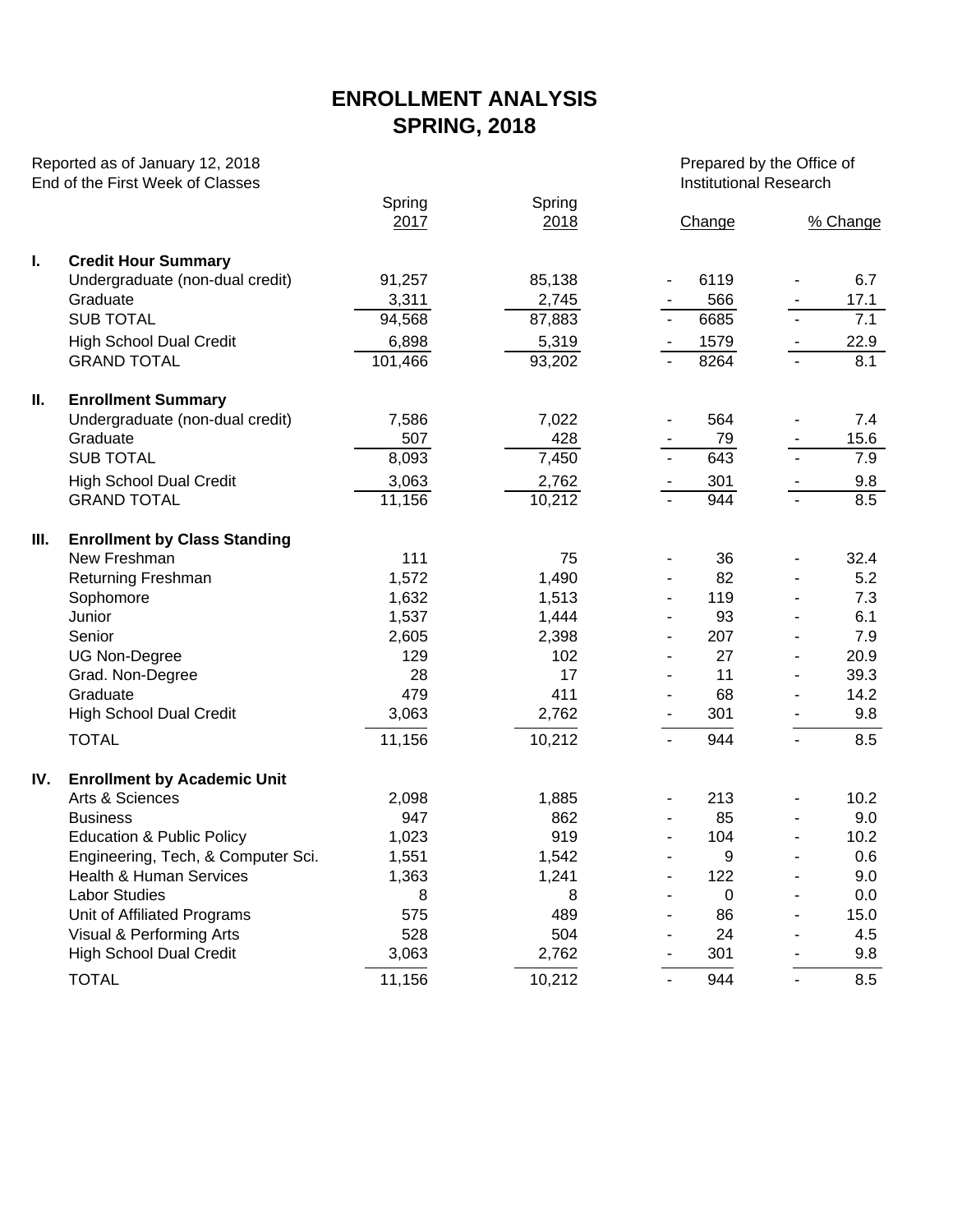## (continued)

| V.   | <b>Credit Hours by Level and Residency</b>       |         |        |                |             |                          |            |  |  |  |  |  |  |
|------|--------------------------------------------------|---------|--------|----------------|-------------|--------------------------|------------|--|--|--|--|--|--|
|      | <b>UG Resident</b>                               | 84,086  | 78,258 |                | 5828<br>843 |                          | 6.9        |  |  |  |  |  |  |
|      | <b>UG Non-Resident</b>                           | 4,785   | 3,942  |                |             |                          | 17.6       |  |  |  |  |  |  |
|      | <b>UG Ohio Reciprocity</b>                       | 2,386   | 2,488  | ÷.             | 102         | $\ddot{}$                | 4.3        |  |  |  |  |  |  |
|      | UG Midwest Student Exchange Prgrm.               | 0       | 450    | $\ddot{}$      | 450         | $\ddot{}$                | 100.0      |  |  |  |  |  |  |
|      | Grad, Resident                                   | 2,747   | 2,184  | ٠              | 563         | -                        | 20.5       |  |  |  |  |  |  |
|      | Grad. Non-Resident                               | 555     | 552    |                | 3           |                          | 0.5        |  |  |  |  |  |  |
|      | Grad. Ohio Reciprocity                           | 9       | 9      |                | 0           |                          | 0.0        |  |  |  |  |  |  |
|      | <b>High School Dual Credit</b>                   | 6,898   | 5,319  | $\blacksquare$ | 1579        | $\overline{\phantom{0}}$ | 22.9       |  |  |  |  |  |  |
|      | <b>TOTAL</b>                                     | 101,466 | 93,202 |                | 8264        |                          | 8.1        |  |  |  |  |  |  |
| VI.  | <b>Enrollment and Credit Hours by University</b> |         |        |                |             |                          |            |  |  |  |  |  |  |
|      | <b>Students</b>                                  |         |        |                |             |                          |            |  |  |  |  |  |  |
|      | Indiana Univ.                                    | 3,988   | 3,641  |                | 347<br>296  |                          | 8.7<br>7.2 |  |  |  |  |  |  |
|      | Purdue Univ.                                     | 4,105   | 3,809  |                |             |                          |            |  |  |  |  |  |  |
|      | <b>High School Dual Credit</b>                   | 3,063   | 2,762  |                | 301         |                          | 9.8        |  |  |  |  |  |  |
|      | <b>TOTAL</b>                                     | 11,156  | 10,212 |                | 944         |                          | 8.5        |  |  |  |  |  |  |
|      | <b>Credit Hours Taken</b>                        |         |        |                |             |                          |            |  |  |  |  |  |  |
|      | Indiana Univ.                                    | 46,430  | 42,650 |                | 3780        | -                        | 8.1        |  |  |  |  |  |  |
|      | Purdue Univ.                                     | 48,138  | 45,233 |                | 2905        |                          | 6.0        |  |  |  |  |  |  |
|      | <b>High School Dual Credit</b>                   | 6,898   | 5,319  |                | 1579        |                          | 22.9       |  |  |  |  |  |  |
|      | <b>TOTAL</b>                                     | 101,466 | 93,202 |                | 8264        |                          | 8.1        |  |  |  |  |  |  |
| VII. | Full Time Equivalent (FTE) by Level *            |         |        |                |             |                          |            |  |  |  |  |  |  |
|      | Undergraduate                                    | 6,084   | 5,676  |                | 408         |                          | 6.7        |  |  |  |  |  |  |
|      | Graduate                                         | 276     | 229    |                | 47          |                          | 17.0       |  |  |  |  |  |  |
|      | <b>TOTAL</b>                                     | 6,360   | 5,905  |                | 455         |                          | 7.2        |  |  |  |  |  |  |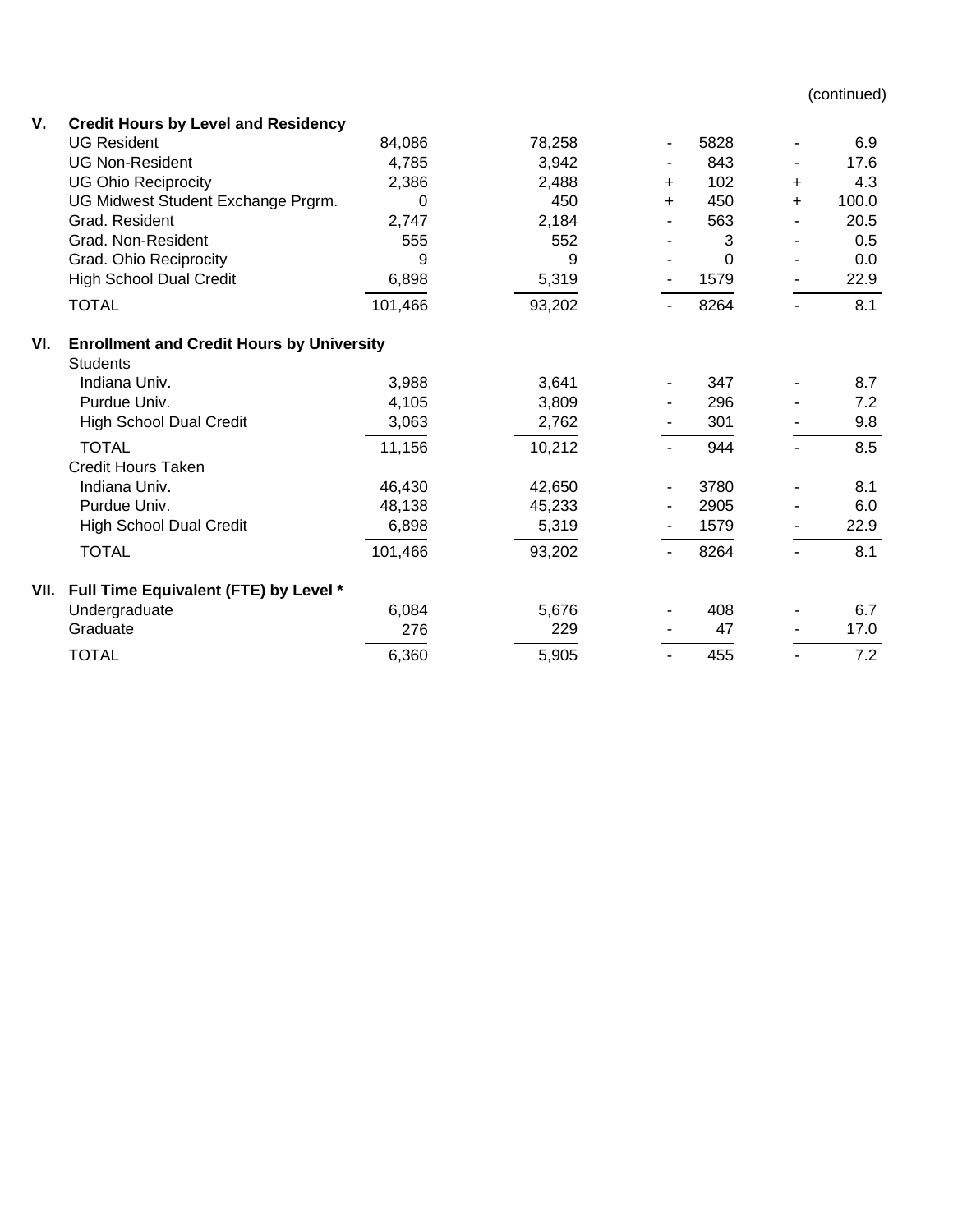## **VIII. Enrollment by Major Department and Credit Hours Taught (Includes Dual Credit Enrollment and Credit Hours)**

Enrollment by Department Credit Hours Taught

|                                                          | 2017                 | 2018     | Change                                               |                | % Change                                             |               | 2017          | 2018         | Change                           |           | % Change                         |             |
|----------------------------------------------------------|----------------------|----------|------------------------------------------------------|----------------|------------------------------------------------------|---------------|---------------|--------------|----------------------------------|-----------|----------------------------------|-------------|
| <b>Academic Affairs</b><br>Office of VCAA                |                      |          |                                                      |                |                                                      |               | 79            | 231          | $\ddot{}$                        | 152       | $\pm$                            | 192.4       |
| <b>TOTAL</b>                                             |                      |          |                                                      |                |                                                      |               | 79            | 231          | $+$                              | 152       | $+$                              | 192.4       |
|                                                          |                      |          |                                                      |                |                                                      |               |               |              |                                  |           |                                  |             |
| <b>ARTS &amp; SCIENCES</b>                               |                      |          |                                                      |                |                                                      |               |               |              |                                  |           |                                  |             |
| Agriculture and Forestry                                 | 10                   | 1        |                                                      | 9              |                                                      | 90.0          |               |              |                                  |           |                                  |             |
| Anthropology and Sociology                               | 57                   | 62       | +                                                    | 5              | $\ddot{}$                                            | 8.8           | 3,132         | 2,784        | $\overline{\phantom{a}}$         | 348       |                                  | 11.1        |
| Arts and Sciences Spec Stude                             | 10<br>431            | 3<br>419 | $\overline{\phantom{a}}$                             | 7<br>12        | $\overline{\phantom{a}}$                             | 70.0<br>2.8   |               |              |                                  | 751       |                                  | 14.1        |
| Biology                                                  | 59                   | 59       | $\overline{\phantom{a}}$<br>$\overline{\phantom{a}}$ | $\mathbf 0$    | $\overline{\phantom{a}}$<br>$\overline{\phantom{a}}$ | 0.0           | 5,344         | 4,593        | $\blacksquare$                   | 154       | $\blacksquare$<br>$\blacksquare$ | 6.8         |
| Chemistry                                                | 203                  | 186      |                                                      | 17             |                                                      | 8.4           | 2,265         | 2,111        | $\qquad \qquad \blacksquare$     | 284       | $\overline{\phantom{a}}$         | 6.4         |
| Communication<br>Communication Sci & Disorde             | 74                   | 76       | $\overline{\phantom{a}}$                             | $\overline{2}$ | $\blacksquare$                                       | 2.7           | 4,472         | 4,188<br>843 | $\blacksquare$                   |           | $\blacksquare$                   | 0.9         |
|                                                          |                      |          | $\ddot{}$                                            | 13             | +                                                    |               | 851           |              | $\overline{\phantom{a}}$         | 8         |                                  | 9.7         |
| <b>English and Linguistics</b><br><b>General Studies</b> | 154                  | 141      | $\overline{\phantom{a}}$                             | 71             | $\overline{\phantom{a}}$                             | 8.4           | 8,752         | 7,902        | $\overline{\phantom{a}}$         | 850       | $\overline{\phantom{a}}$         |             |
| <b>Graduate School Transfers</b>                         | 443                  | 372      |                                                      |                | $\overline{\phantom{a}}$                             | 16.0<br>100.0 |               |              |                                  |           |                                  |             |
|                                                          | 3                    | 0        | $\overline{\phantom{a}}$                             | 3              | $\overline{\phantom{a}}$                             |               |               |              |                                  |           |                                  |             |
| History                                                  | 74                   | 67       |                                                      | 7              | $\overline{\phantom{a}}$                             | 9.5           | 2,778         | 2,412        | $\blacksquare$                   | 366       |                                  | 13.2        |
| <b>Interdisciplinary Studies</b>                         | $\overline{c}$<br>29 | 1        | $\blacksquare$                                       | 1<br>4         | $\overline{\phantom{a}}$                             | 50.0<br>13.8  | 446           | 484          | $\ddot{}$                        | 38<br>186 | $+$<br>$\blacksquare$            | 8.5<br>8.3  |
| Intl Language and Cul Studies                            |                      | 25       |                                                      |                | $\overline{\phantom{a}}$                             |               | 2,232         | 2,046        | $\blacksquare$                   |           |                                  |             |
| Journalism<br><b>Mathematical Sciences</b>               |                      |          |                                                      |                |                                                      |               | 369           | 231          | $\overline{\phantom{a}}$         | 138       | $\overline{\phantom{a}}$         | 37.4<br>0.9 |
|                                                          | 92                   | 76       | $\overline{\phantom{a}}$                             | 16             | $\blacksquare$                                       | 17.4          | 6,758         | 6,697        | $\qquad \qquad \blacksquare$     | 61        | $\overline{a}$                   |             |
| Modern Foreign Languages                                 | 2<br>78              | 1<br>55  | $\overline{\phantom{a}}$                             | 1<br>23        | $\blacksquare$                                       | 50.0<br>29.5  |               |              |                                  | 761       |                                  | 21.7        |
| Physics<br><b>Political Science</b>                      | 66                   | 69       | $\overline{\phantom{a}}$                             | 3              | $\blacksquare$                                       | 4.5           | 3,512         | 2,751        | $\blacksquare$<br>$\blacksquare$ | 269       | $\blacksquare$<br>$\blacksquare$ | 16.8        |
|                                                          |                      | 262      | $\ddot{}$<br>$\overline{\phantom{a}}$                | 33             | +                                                    | 11.2          | 1,601<br>4722 | 1,332        |                                  | 545       | $\blacksquare$                   | 11.5        |
| Psychology<br>Science and Other PU Transfi               | 295<br>16            | 10       |                                                      | 6              | $\blacksquare$                                       |               |               | 4,177        | $\overline{\phantom{a}}$         |           |                                  |             |
|                                                          |                      |          | $\overline{\phantom{a}}$                             |                | $\blacksquare$                                       | 37.5          |               |              |                                  |           |                                  |             |
| <b>TOTAL</b>                                             | 2,098                | 1,885    | $\overline{\phantom{a}}$                             | 213            |                                                      | 10.2          | 47,234        | 42,551       |                                  | 4,683     |                                  | 9.9         |
| <b>BUSINESS</b>                                          |                      |          |                                                      |                |                                                      |               |               |              |                                  |           |                                  |             |
| Accounting/Finance                                       | 308                  | 290      | $\overline{\phantom{a}}$                             | 18             | $\blacksquare$                                       | 5.8           | 2,322         | 2,292        | $\blacksquare$                   | 30        | $\overline{\phantom{a}}$         | 1.3         |
| <b>Business Admin</b>                                    | 257                  | 123      | $\overline{\phantom{a}}$                             | 134            | $\overline{\phantom{a}}$                             | 52.1          | 23            | 11           | $\overline{\phantom{a}}$         | 12        | $\overline{\phantom{a}}$         | 52.2        |
| Economics                                                | 37                   | 27       | $\overline{\phantom{a}}$                             | 10             | $\blacksquare$                                       | 27.0          | 2,619         | 2,253        | $\blacksquare$                   | 366       | $\blacksquare$                   | 14.0        |
| Management/Marketing                                     | 345                  | 422      | $+$                                                  | 77             | $\pm$                                                | 22.3          | 4,450         | 4,690        | $\pm$                            | 240       | $\pm$                            | 5.4         |
| <b>TOTAL</b>                                             | 947                  | 862      | $\overline{\phantom{a}}$                             | 85             | $\overline{\phantom{0}}$                             | 9.0           | 9,414         | 9,246        | $\overline{\phantom{a}}$         | 168       | $\overline{\phantom{a}}$         | 1.8         |
|                                                          |                      |          |                                                      |                |                                                      |               |               |              |                                  |           |                                  |             |
| <b>EDUCATION &amp; PUBLIC POLICY</b><br>Education        |                      |          |                                                      |                |                                                      |               | $\pmb{0}$     | 120          | $\ddot{}$                        | 120       | $+$                              | 100.0       |
| <b>Education General</b>                                 | 14                   | 20       | $+$                                                  | 6              | $\ddot{}$                                            | 42.9          |               |              |                                  |           |                                  |             |
| <b>Educational Studies</b>                               | 620                  | 576      |                                                      | 44             |                                                      | 7.1           | 3,798         | 3,657        |                                  | 141       |                                  | 3.7         |
| Hith, Phys Ed, & Rec                                     |                      |          |                                                      |                |                                                      |               | 219           | 208          |                                  | 11        |                                  | 5.0         |
| <b>Professional Studies</b>                              | 113                  | 111      | $\overline{\phantom{a}}$                             | $\overline{2}$ |                                                      | 1.8           | 1,035         | 993          |                                  | 42        | $\blacksquare$                   | 4.1         |
| <b>Public Policy</b>                                     | 276                  | 212      |                                                      | 64             |                                                      | 23.2          | 2,130         | 1,650        |                                  | 480       | $\blacksquare$                   | 22.5        |
| <b>TOTAL</b>                                             | 1,023                | 919      | $\blacksquare$                                       | 104            |                                                      | 10.2          | 7,182         | 6,628        | $\blacksquare$                   | 554       | $\blacksquare$                   | 7.7         |